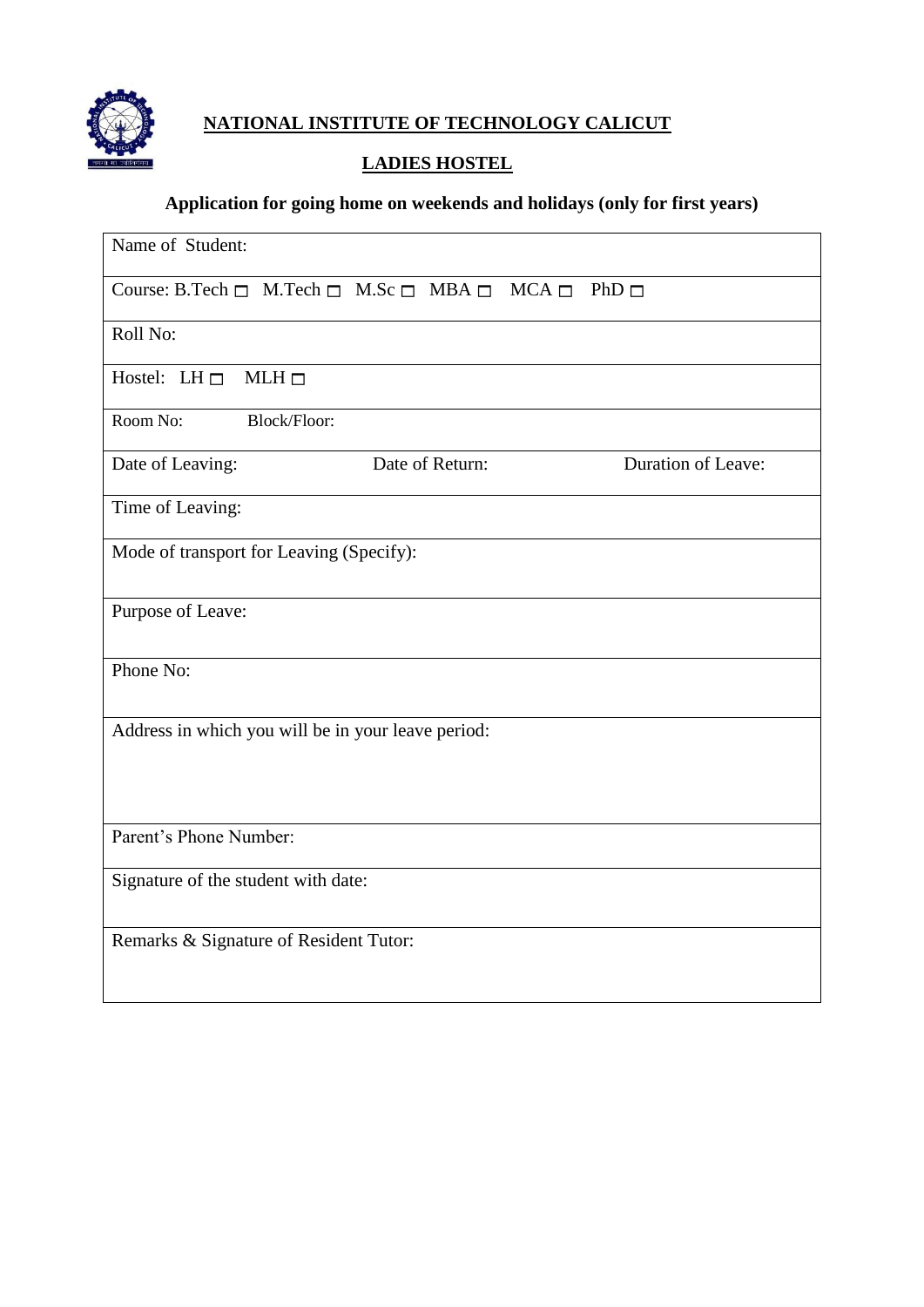

## **LADIES HOSTEL**

# **Application for leave (for going home for more than two working days)**

| Name of Student:                                                                 |                    |  |  |  |
|----------------------------------------------------------------------------------|--------------------|--|--|--|
| Course: B.Tech $\Box$ M.Tech $\Box$ M.Sc $\Box$ MBA $\Box$ MCA $\Box$ PhD $\Box$ |                    |  |  |  |
| Roll No:                                                                         |                    |  |  |  |
| Hostel: LH $\Box$<br>$MLH \Box$                                                  |                    |  |  |  |
| Room No:<br><b>Block/Floor:</b>                                                  |                    |  |  |  |
| Date of Return:<br>Date of Leaving:                                              | Duration of Leave: |  |  |  |
| Time of Leaving:                                                                 |                    |  |  |  |
| Mode of transport for Leaving (Specify):                                         |                    |  |  |  |
| Purpose of Leave:                                                                |                    |  |  |  |
| Phone No:                                                                        |                    |  |  |  |
| Address in which you will be in your leave period:                               |                    |  |  |  |
|                                                                                  |                    |  |  |  |
| Parent's Phone Number:                                                           |                    |  |  |  |
| Signature of the student with date:                                              |                    |  |  |  |
| Remarks & Signature of Resident Tutor:                                           |                    |  |  |  |
|                                                                                  |                    |  |  |  |
| Remarks & Signature of Faculty Advisor                                           |                    |  |  |  |
|                                                                                  |                    |  |  |  |
| Remarks by Warden:                                                               |                    |  |  |  |
|                                                                                  |                    |  |  |  |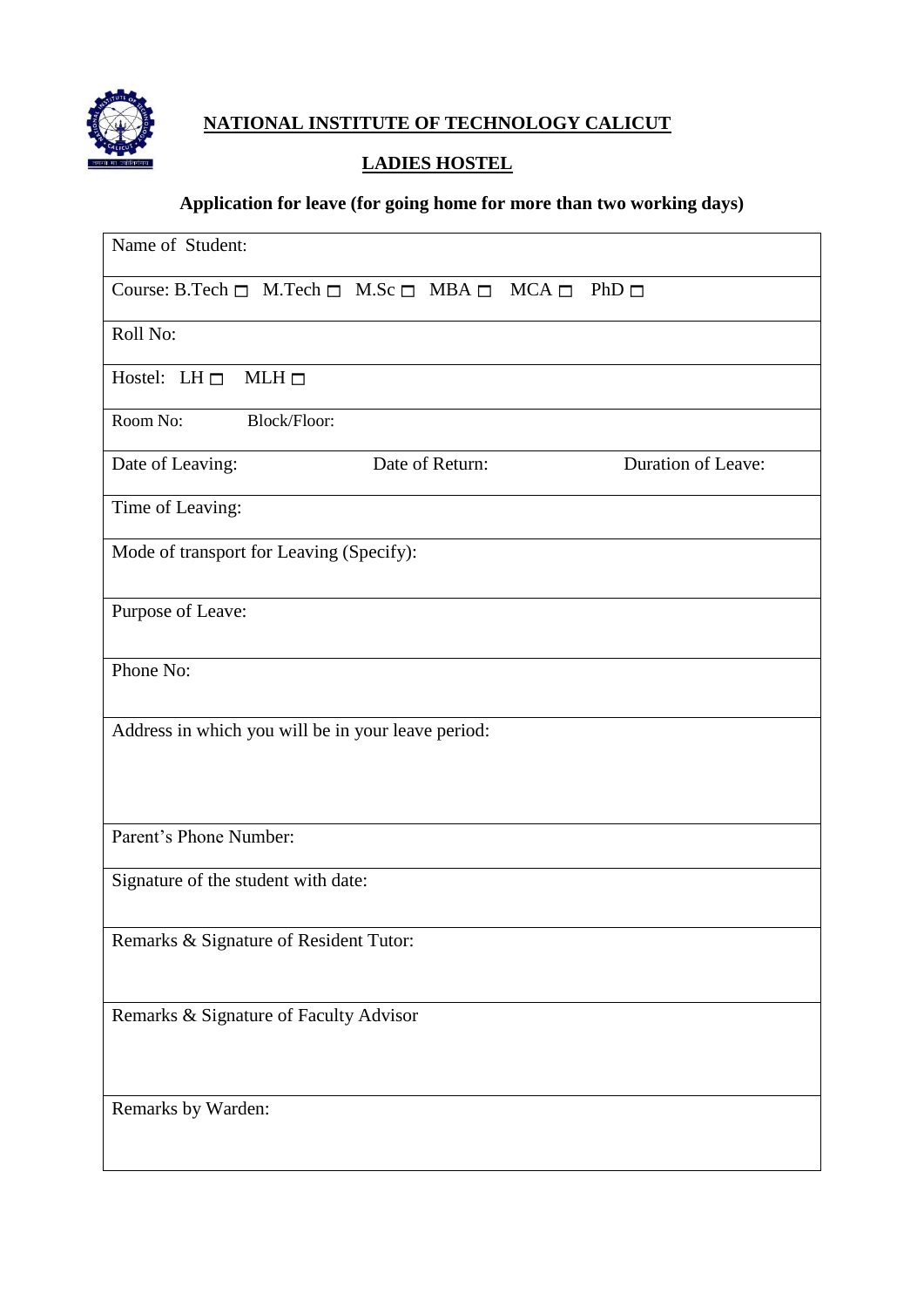

## **LADIES HOSTEL**

**Application for Mess cut (in case of more than 2 consecutive working days)**

#### **(Attach the leave application signed by Faculty Advisor)**

| Name of Student:                                                               |
|--------------------------------------------------------------------------------|
| Roll No:                                                                       |
| Hostel: LH $\Box$<br>$MLH \Box$                                                |
| Room No:<br><b>Block/Floor:</b>                                                |
| Mess in which presently registered:                                            |
| Reason for mess cut:                                                           |
| Period of Mess cut:                                                            |
| No: of days:                                                                   |
| Have you availed mess cut so far in the present month, if so mention the days: |
| Signature of the student with date:                                            |
| Remarks by Resident Tutor:                                                     |
| Remarks by Warden:                                                             |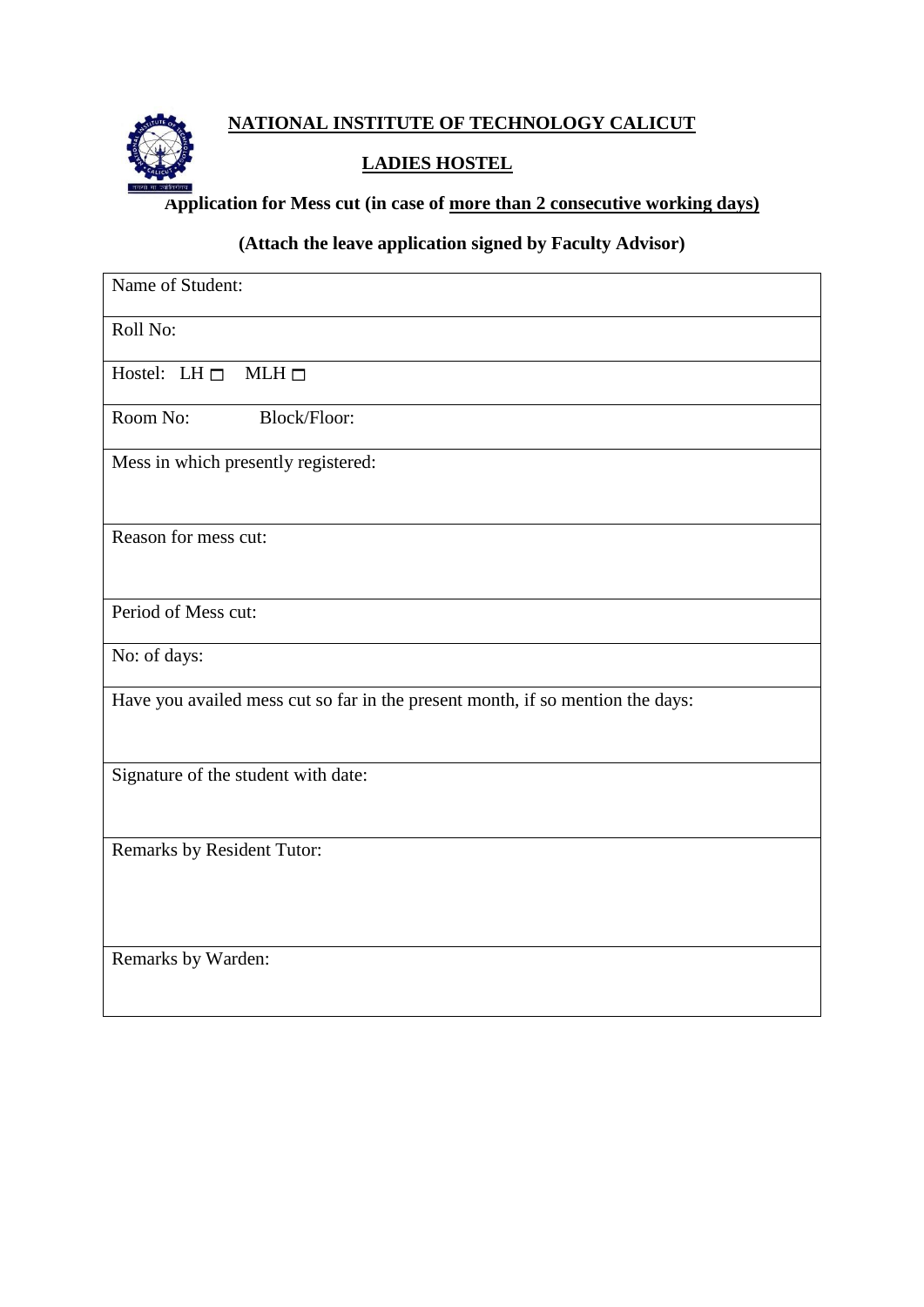

#### **LADIES HOSTEL**

# **Application for Permission for late entry for PhD Scholars (between 7pm and 11.00pm)**

| Name of Student:                                |
|-------------------------------------------------|
| Roll No:                                        |
| Hostel: $LH \square MLH \square$                |
| Room No:<br>Block/Floor:                        |
| Reason for late entry to hostel:                |
| Date/Period requested to report late to hostel: |
| Time of Returning back to hostel:               |
| Lab/Room at NITC where you will be working:     |
| Phone No:                                       |
| Signature of the student with date:             |
| Remarks by Guide:                               |
| Signature of Guide:                             |
| Remarks by Warden:                              |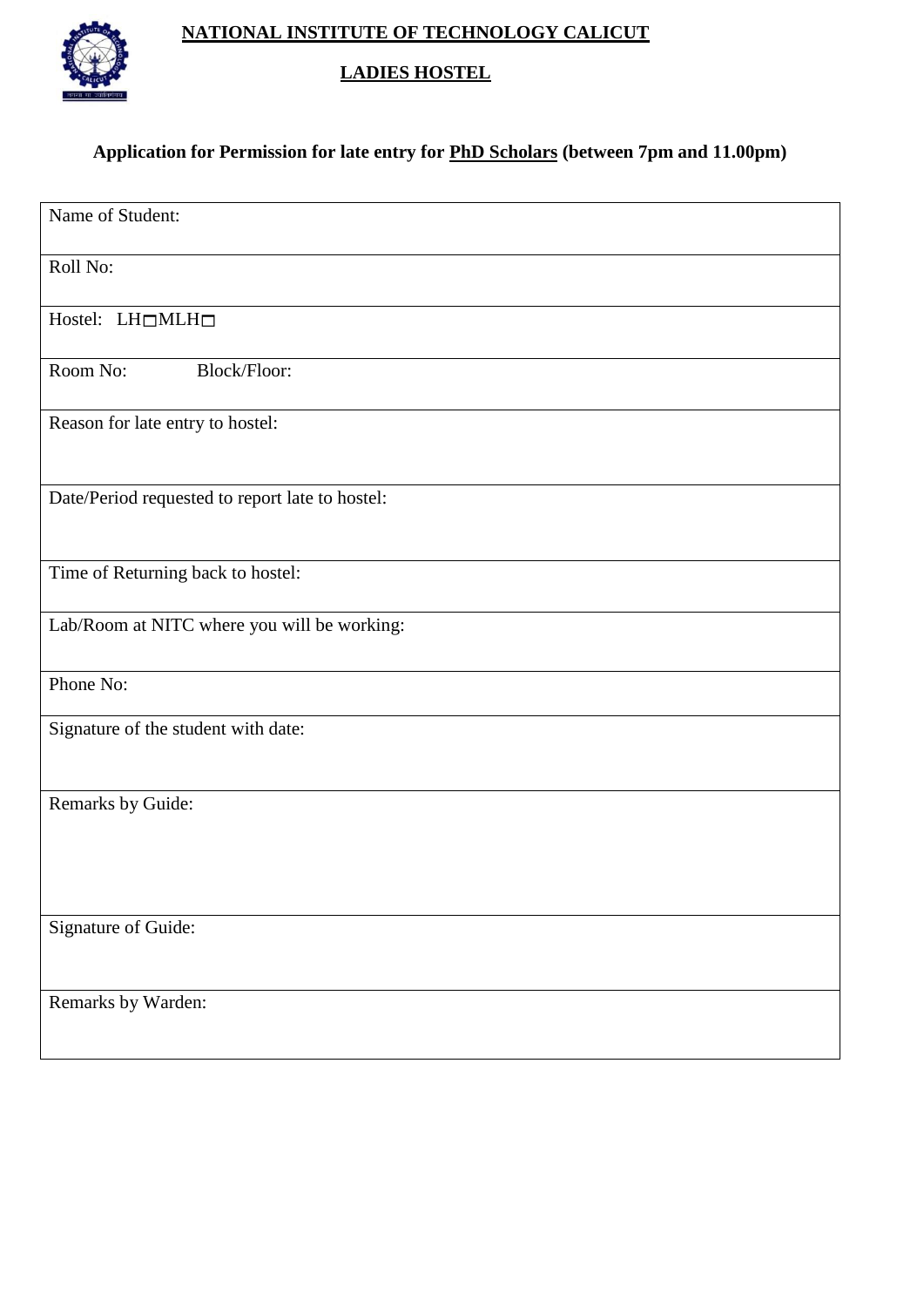

## **LADIES HOSTEL**

#### **Application for Permission for late entry for UG &PG students (between 7 pm to 9 pm)**

# **(for Academic Purpose)**

| Name of Student:                                                                                                                                                              |
|-------------------------------------------------------------------------------------------------------------------------------------------------------------------------------|
| Course: B.Tech□M.Tech□ M.Sc□ MBA □ MCA □                                                                                                                                      |
| Roll No:                                                                                                                                                                      |
| Hostel: LH <sup>I</sup> MLH <sub>I</sub>                                                                                                                                      |
| Room No:<br>Block/Floor:                                                                                                                                                      |
| Reason for late entry to Hostel:                                                                                                                                              |
| Date/Period requested to report late to Hostel:                                                                                                                               |
| Time of Returning back to Hostel:                                                                                                                                             |
| Lab/Room at NITC where you will be working:                                                                                                                                   |
| Phone No:                                                                                                                                                                     |
| Signature by the student with date:                                                                                                                                           |
| Remarks by Guide/Faculty in charge of lab/Faculty advisor/Faculty concerned (please indicate the dates<br>and timing of the class/lab work/activity along with your remarks): |
| Signature of the /Faculty in charge of lab/Faculty advisor/Faculty concerned with date:                                                                                       |
| Remarks by Warden:                                                                                                                                                            |
| Signature of Warden:                                                                                                                                                          |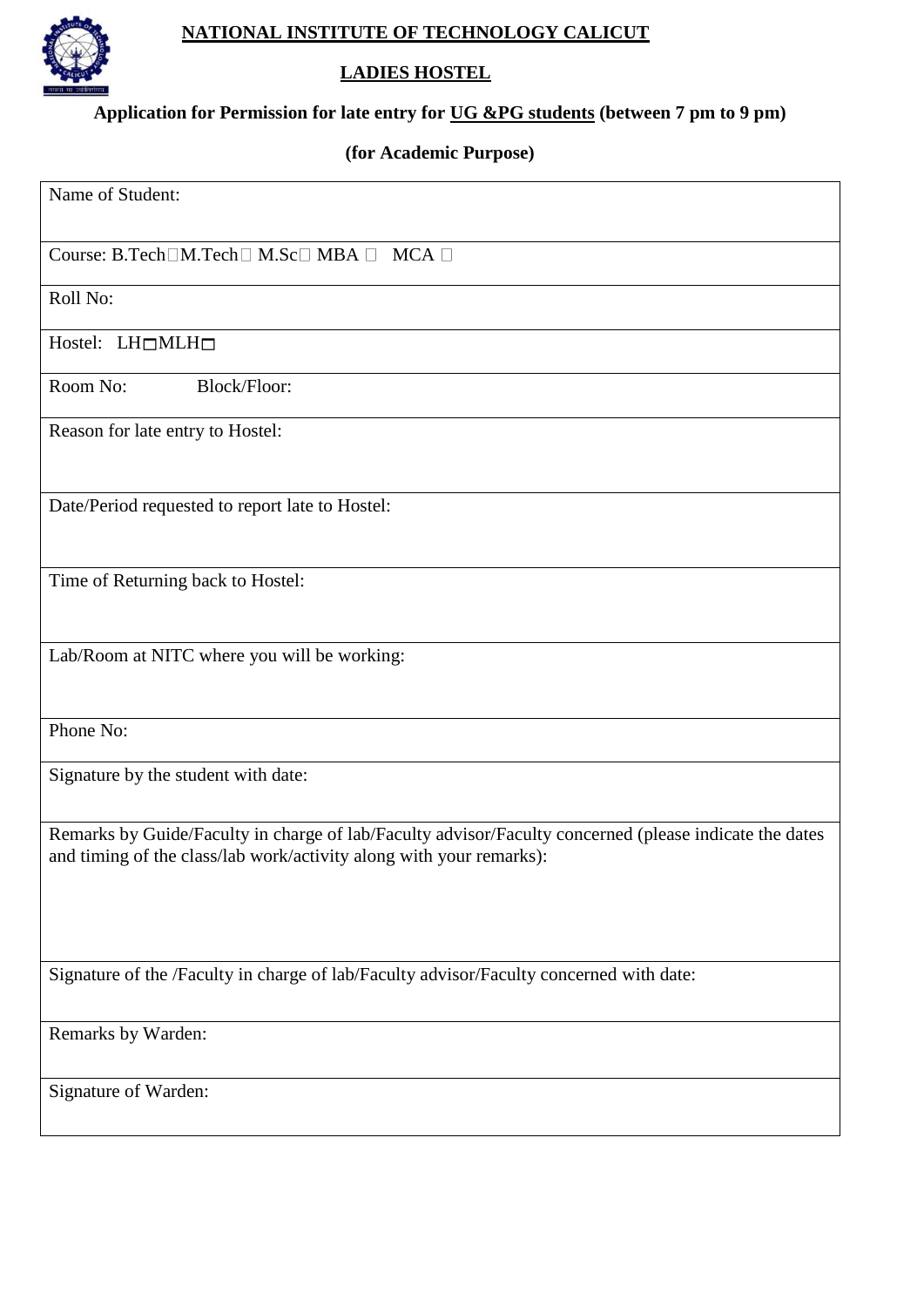# **Application for Permission for cultural/co-curricular/extra-curricular activities**

*(write legibly with block letters)*

|                                                                                                                                                                                                                                                                                                      | (Write legibly with block letters) |                     |  |  |  |
|------------------------------------------------------------------------------------------------------------------------------------------------------------------------------------------------------------------------------------------------------------------------------------------------------|------------------------------------|---------------------|--|--|--|
| $Name(s)$ of student (s) (If more no: of students are there, write the name of the representative student<br>(one from boys and one from girls hostel who takes the responsibility of the group here and all other<br>names with roll no and mobile no. hostel/room no. overleaf or attached sheet): |                                    |                     |  |  |  |
| Course: B.Tech/M.Tech/M Plan/M.Sc/MBA/MCA/PhD                                                                                                                                                                                                                                                        |                                    | Roll No:            |  |  |  |
| Mob. no: (give nos. of at least two students $(1)$ )                                                                                                                                                                                                                                                 |                                    | (2)                 |  |  |  |
| Hostel:                                                                                                                                                                                                                                                                                              | Room No:                           | <b>Block/Floor:</b> |  |  |  |
| Progamme Details:                                                                                                                                                                                                                                                                                    |                                    |                     |  |  |  |
| Date/Period of Programme:                                                                                                                                                                                                                                                                            |                                    |                     |  |  |  |
| Whether 1st year boys or /and girls are participating in the programme:                                                                                                                                                                                                                              |                                    |                     |  |  |  |
| (if yes, please attach separate list)                                                                                                                                                                                                                                                                |                                    |                     |  |  |  |
|                                                                                                                                                                                                                                                                                                      |                                    |                     |  |  |  |
| Time of Return back to Hostel: (if separate for students, pl indicate separately)                                                                                                                                                                                                                    |                                    |                     |  |  |  |
| Place of activity details date wise with contact no. of an officer at the site: (use additional page if                                                                                                                                                                                              |                                    |                     |  |  |  |
| required)                                                                                                                                                                                                                                                                                            |                                    |                     |  |  |  |
| Signature of the student rep. with date:                                                                                                                                                                                                                                                             |                                    |                     |  |  |  |
| Name of Faculty member/RT/or person responsible/take care of the students participating the<br>programme (with mob. No)                                                                                                                                                                              |                                    |                     |  |  |  |
| It is certified that arrangements will be made for drinking water/snacks/first aid box at the progarmme<br>site. Schedule will be with sufficient break.                                                                                                                                             |                                    |                     |  |  |  |
| Name & Signature of above responsible officer with date:                                                                                                                                                                                                                                             |                                    |                     |  |  |  |
| Name & Signature of Faculty I/C of the club/forum/association etc. organizing the programme if she/he<br>grants permission for the above as indicated:                                                                                                                                               |                                    |                     |  |  |  |
| Date of submission to hostel:                                                                                                                                                                                                                                                                        |                                    |                     |  |  |  |
| Ladies Hostel Warden (for girl participants):                                                                                                                                                                                                                                                        |                                    |                     |  |  |  |
| First year coordinating warden (for first year boys):                                                                                                                                                                                                                                                |                                    |                     |  |  |  |